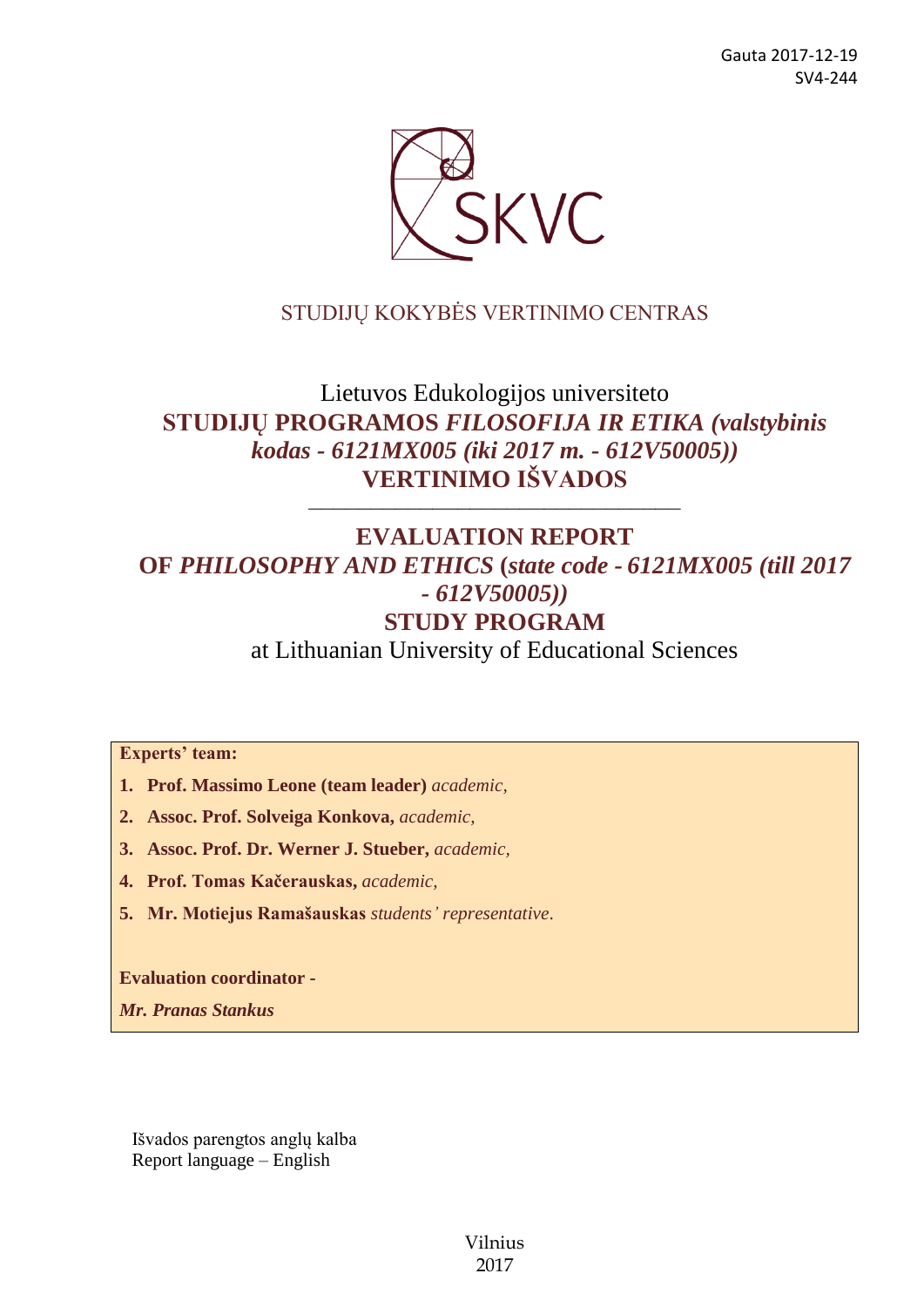# **DUOMENYS APIE ĮVERTINTĄ PROGRAMĄ**

| Studijų programos pavadinimas                           | Filosofija ir etika                 |
|---------------------------------------------------------|-------------------------------------|
| Valstybinis kodas                                       | 6121MX005 (iki 2017 m. - 612V50005) |
| Studijų sritis                                          | Humanitariniai mokslai              |
| Studijų kryptis                                         | Filosofija                          |
| Studijų programos rūšis                                 | Universitetinės studijos            |
| Studijų pakopa                                          | Pirmoji                             |
| Studijų forma (trukmė metais)                           | Nuolatinė $(4)$ , ištęstinė $(5,5)$ |
| Studijų programos apimtis kreditais                     | 240                                 |
| Suteikiamas laipsnis ir (ar) profesinė<br>kvalifikacija | Ugdymo mokslų bakalauras            |
| Studijų programos įregistravimo data                    | 2012-01-16, No.SVA-14               |

# **INFORMATION ON EVALUATED STUDY PROGRAM**

–––––––––––––––––––––––––––––––

| Title of the study program                             | <b>Philosophy and Ethics</b>        |
|--------------------------------------------------------|-------------------------------------|
| State code                                             | 6121MX005 (till 2017 - 612V50005)   |
| Study area                                             | <b>Humanities</b>                   |
| Study field                                            | Philosophy                          |
| Type of the study program                              | <b>University Studies</b>           |
| Study cycle                                            | First                               |
| Study mode (length in years)                           | Full-time $(4)$ , part-time $(5,5)$ |
| Volume of the study program in credits                 | 240                                 |
| Degree and (or) professional qualifications<br>awarded | Bachelor in Education science       |
| Date of registration of the study program              | 2012-01-16, No.SVA-14               |

Studijų kokybės vertinimo centras

The Centre for Quality Assessment in Higher Education

©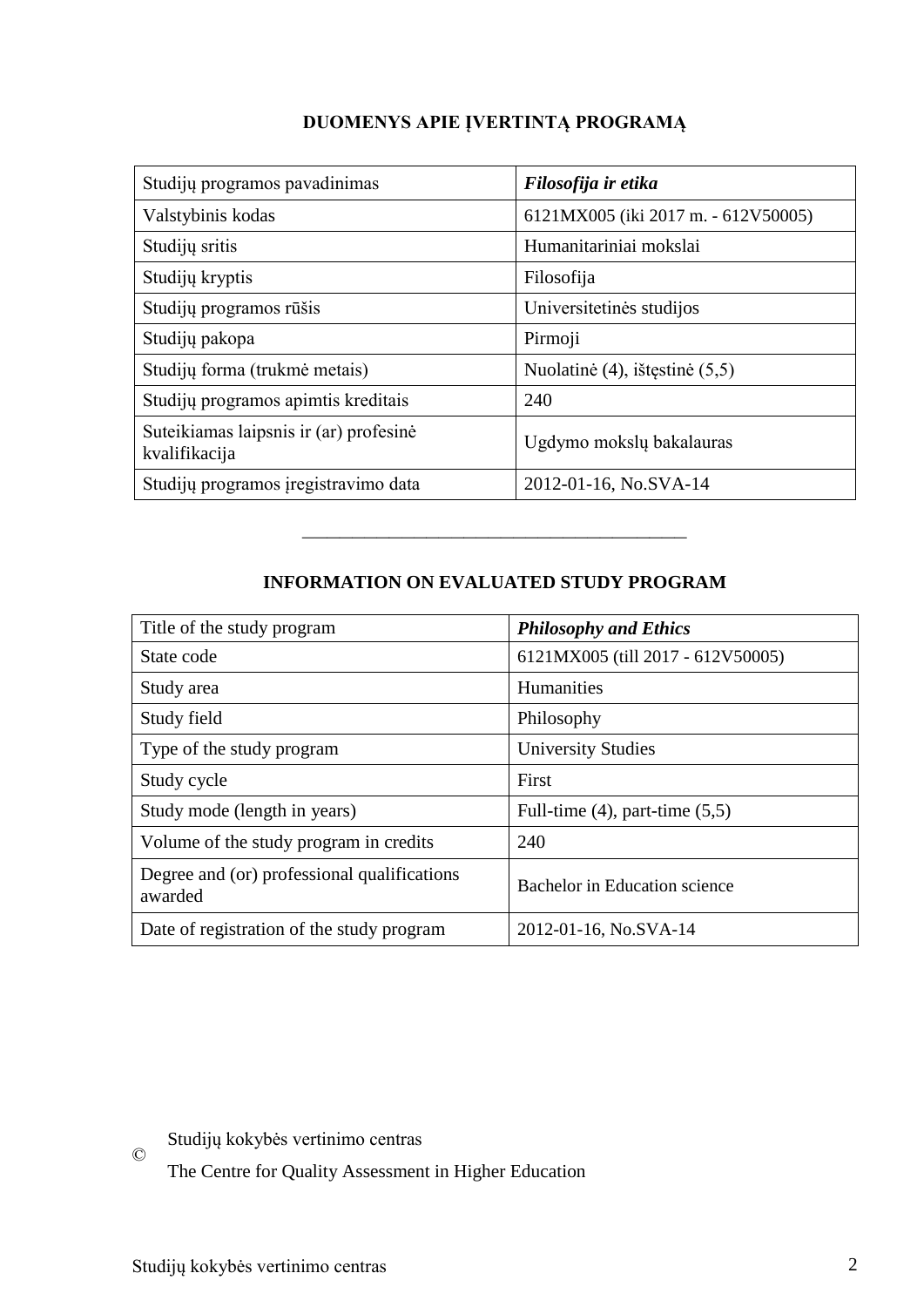| 1.1.                                                                       |  |
|----------------------------------------------------------------------------|--|
| 1.2.                                                                       |  |
| Background of the HEI/Faculty/Study field/ Additional information4<br>1.3. |  |
| 1.4.                                                                       |  |
|                                                                            |  |
|                                                                            |  |
|                                                                            |  |
|                                                                            |  |
|                                                                            |  |
|                                                                            |  |
|                                                                            |  |
|                                                                            |  |
|                                                                            |  |
|                                                                            |  |
|                                                                            |  |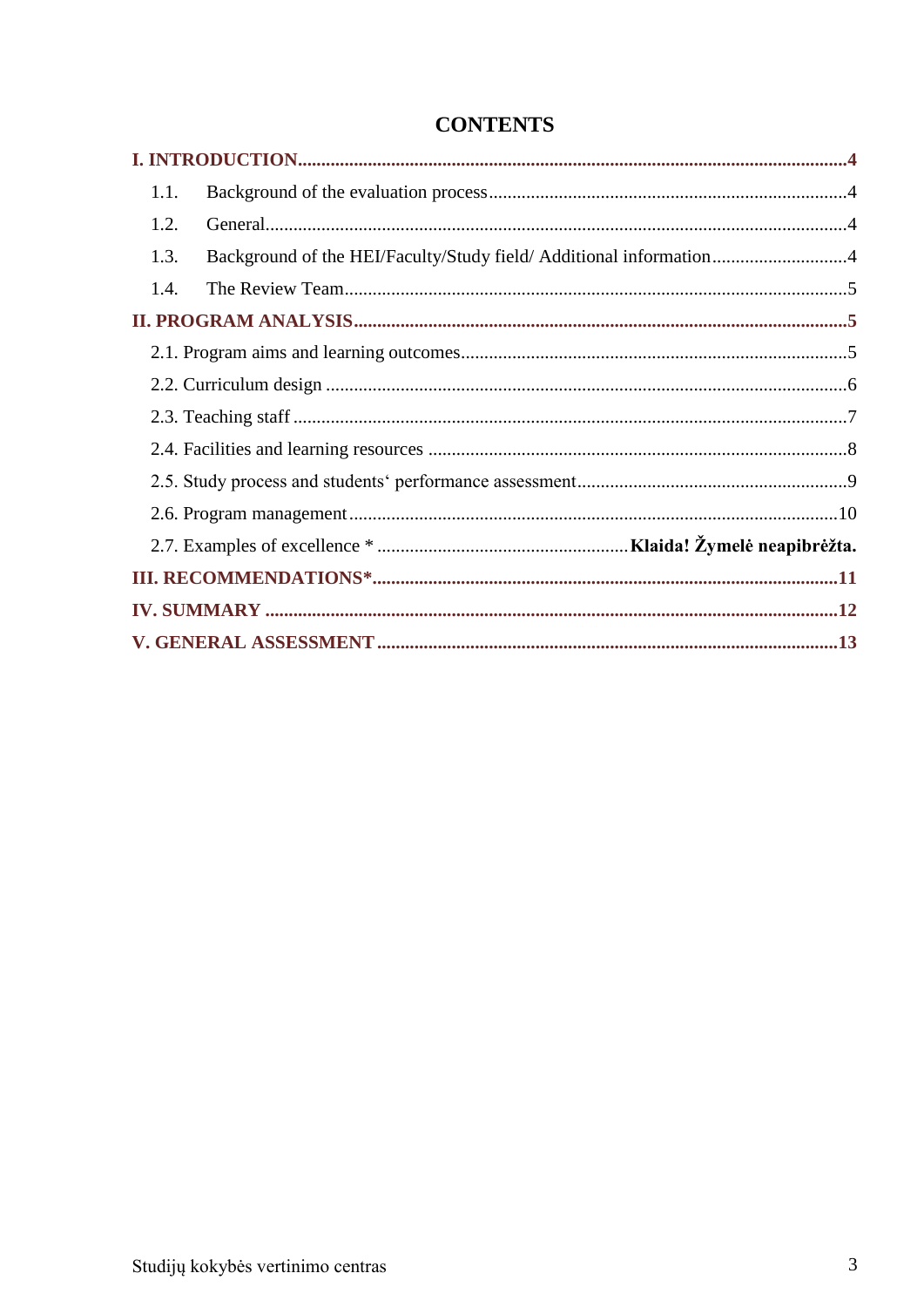#### <span id="page-3-0"></span>**I. INTRODUCTION**

#### <span id="page-3-1"></span>*1.1. Background of the evaluation process*

The evaluation of on-going study programmes is based on the **Methodology for evaluation of Higher Education study programmes,** approved by Order No 1-01-162 of 20 December 2010 of the Director of the Centre for Quality Assessment in Higher Education (hereafter – SKVC).

The evaluation is intended to help higher education institutions to constantly improve their study programmes and to inform the public about the quality of studies.

The evaluation process consists of the main following stages: *1) self-evaluation and selfevaluation report prepared by Higher Education Institution (hereafter – HEI); 2) visit of the review team at the higher education institution; 3) production of the evaluation report by the review team and its publication; 4) follow-up activities.* 

On the basis of external evaluation report of the study program SKVC takes a decision to accredit study program either for 6 years or for 3 years. If the program evaluation is negative such a program is not accredited.

The program is **accredited for 6 years** if all evaluation areas are evaluated as "very good" (4 points) or "good" (3 points).

The program is **accredited for 3 years** if none of the areas was evaluated as "unsatisfactory" (1 point) and at least one evaluation area was evaluated as "satisfactory" (2 points).

The program **is not accredited** if at least one of evaluation areas was evaluated as "unsatisfactory" (1 point).

#### <span id="page-3-2"></span>*1.2. General*

The Application documentation submitted by the HEI follows the outline recommended by the SKVC. Along with the self-evaluation report and annexes, the following additional documents have been provided by the HEI before, during and/or after the site-visit:

| No. | Name of the document                   |
|-----|----------------------------------------|
|     | <b>Previous Evaluation Report 2011</b> |
|     | Summary of Legal Requirements          |
|     | SER $2017 +$ Annexes                   |

#### <span id="page-3-3"></span>*1.3. Background of the HEI/Faculty/Study field/ Additional information*

The Self-Evaluation Report (SER) produced by the BA study program in Philosophy and Ethics at the Lithuanian University of Educational Sciences is sufficiently well written and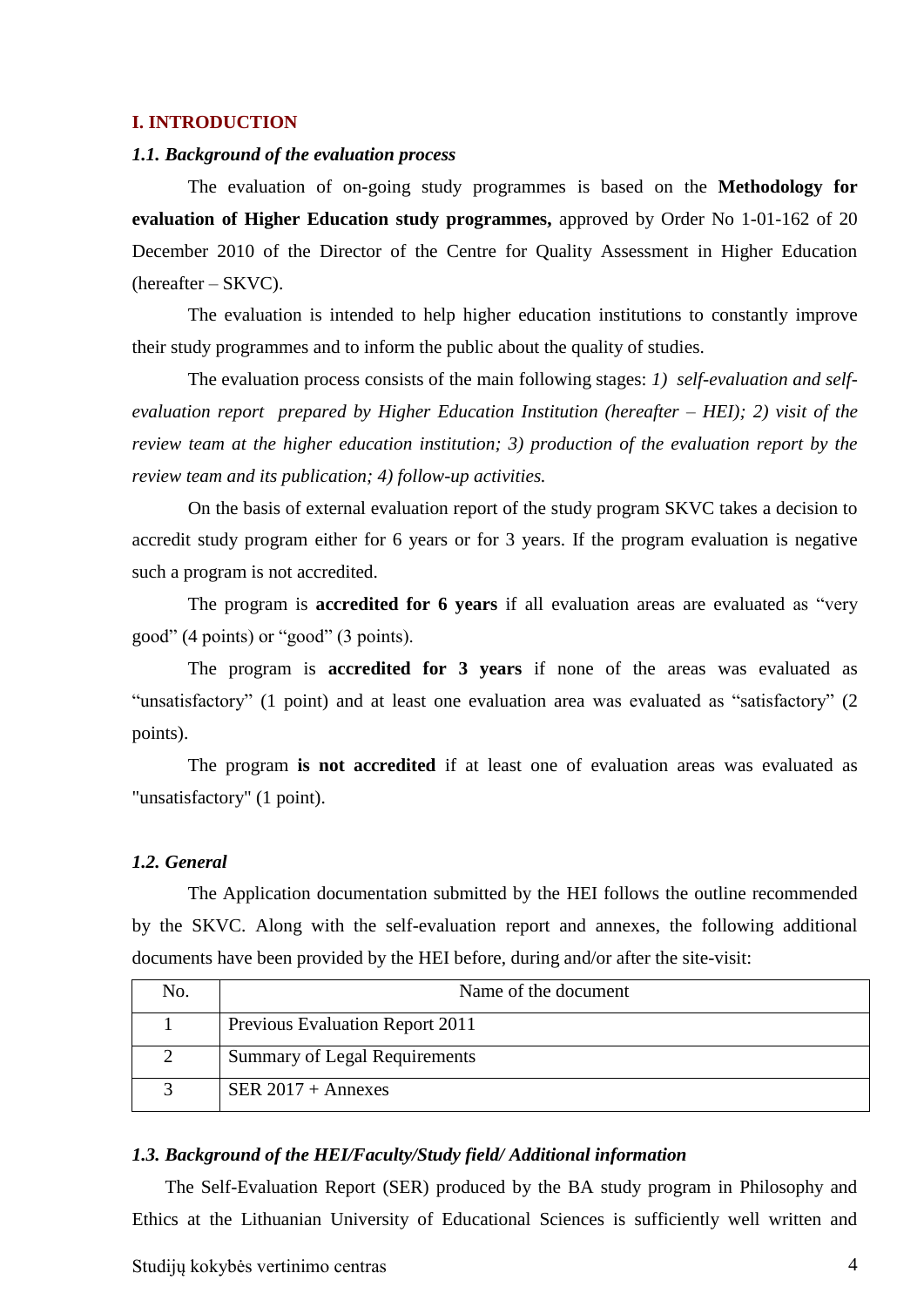provides quite a satisfactory overview of the program's context, resources, aims ("acquisition of competence in research on ethics education, […] based on the demand for creation and development of system and traditions of research in philosophical ethics education in Lithuania, encouragement of young researchers to conduct research in the content of ethics education and, thus, respectably integrate into the context of world ethics education research", SER, p. 9), and learning outcomes.

#### <span id="page-4-0"></span>*1.4. The Review Team*

The review team was completed according *Description of experts' recruitment*, approved by order No. V-41 of Acting Director of the Centre for Quality Assessment in Higher Education. The Review Visit to HEI was conducted by the team on *8 November, 2017.*

- **1. Prof. Massimo Leone (team leader),** *Professor of Department of Philosophy, University of Torino, Italy;*
- **2. Assoc. Prof. Solveiga Konkova,** *Professor of Philosophy and Sociology institute, Latvian Academy of Science, Latvia;*
- **3. Assoc. Prof. Dr. Werner J. Stueber,** *Former Rector, German Technical Trainers College, Riyadh, Saudi Arabia;*
- <span id="page-4-1"></span>**4. Prof. Tomas Kačerauskas,** *Head of Philosophy and Communication Department at Vilnius Gediminas Technical University, Lithuania;*
- **5. Mr. Motiejus Ramašauskas,** *student of Kaunas University of Technology study program Media Philosophy.*

**Evaluation coordinator – Mr. Pranas Stankus.**

### **II. PROGRAM ANALYSIS**

#### <span id="page-4-2"></span>*2.1. Program aims and learning outcomes*

The Self-Evaluation Report (SER) produced by the BA study program in Philosophy and Ethics at the Lithuanian University of Educational Sciences is sufficiently well written and provides quite a satisfactory overview of the program's context, resources, aims ("acquisition of competence in research on ethics education, […] based on the demand for creation and development of system and traditions of research in philosophical ethics education in Lithuania, encouragement of young researchers to conduct research in the content of ethics education and, thus, respectably integrate into the context of world ethics education research", SER, p. 9), and learning outcomes.

The potential professional profile of the program's graduates, however, appears therein as sketchily described, so that experts during the visit and interviews sought to gather more evidence about how the program specifically trains students for the labour market (and in particular for the production of media discourse, which is a domain emphasized by the SER itself). During the interviews, it became clear to the evaluation team that the BA program under examination benefits from an extensive networks of social partners, including some alumni,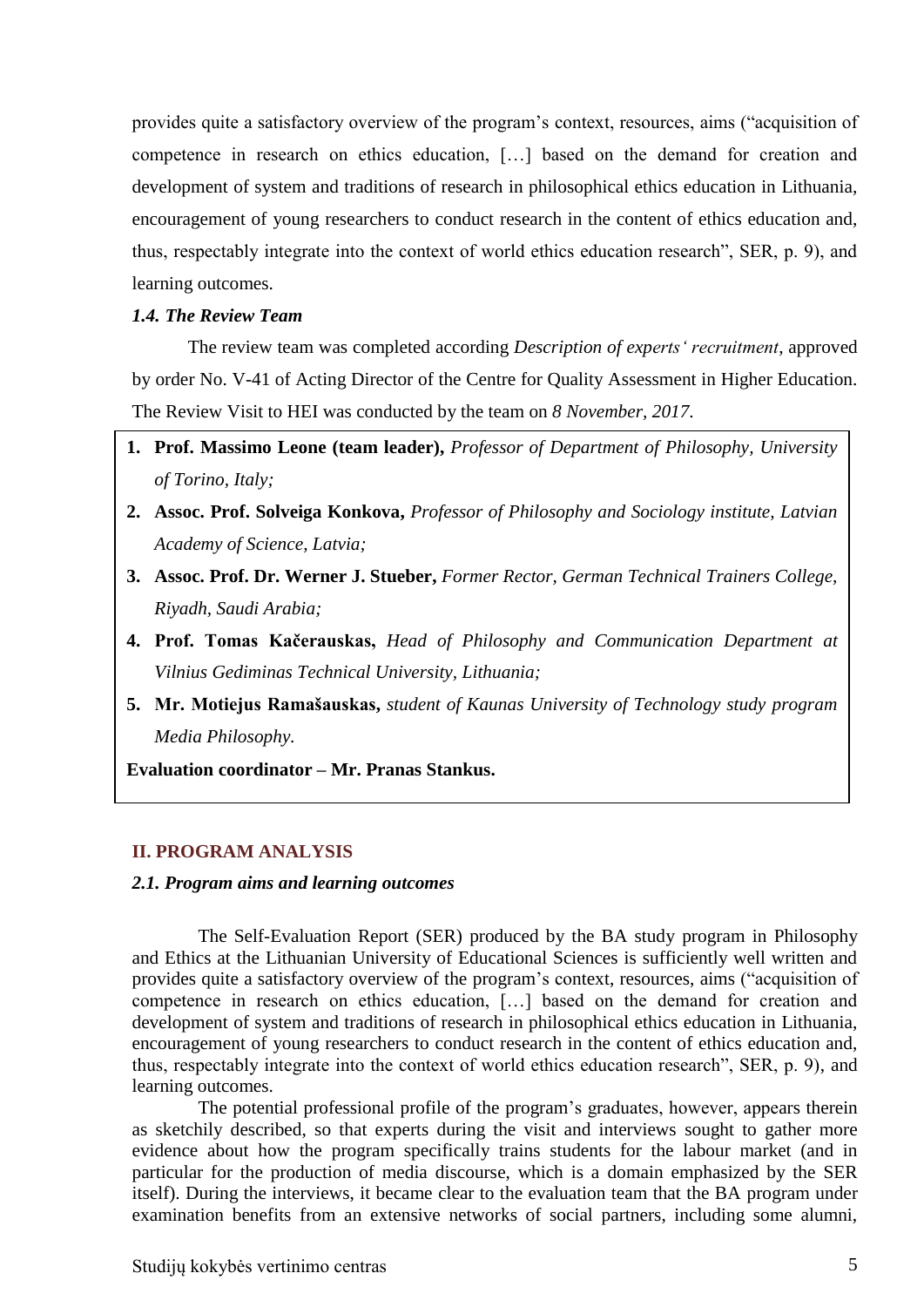which provide current students good opportunities for training and work in various professional fields, including some media outlets.

The critical point raised by the previous evaluation was also made the object of further inquiry, since the SER would provide little information on how shortcomings in pedagogical training have been tackled and, hopefully, eliminated in recent years. Interviews with all the stake-holders made it clear that the BA program's management has sought, over the last years, to renovate and improve its teaching methods, providing, for instance, more occasions for internships and participation in international mobility.

Interviews underlined the very good professional qualifications of the teaching staff and the constant renewal of study methods. The BA program concentrates on philosophy and ethics and relies on a dedicated career centre in order to provide students information from the national labour centre. In the Lithuanian context, there appears to be a shortage of teachers of ethics, which is mandatory (in alternative to religious studies), whereas philosophy is elective. The program, therefore, plays a central educational role in training teachers of ethics in Lithuania. The teaching load could not be precisely quantified during the visit, but appears as probably excessive (like in most Lithuanian similar programmes). The interview emphasized the need to advertise for the master's program of the same university as the natural prosecution of the BA program under examination.

The evaluation team reached the conclusion that program objectives and intended learning outcomes are well defined and clear, since they cater to a professional field, that of the teaching of ethics and, to a minor extent, philosophy in Lithuanian secondary schools, which no other similar program currently caters to; these objectives and outcomes, moreover, make the object of intensive public communication through mostly traditional means (leaflets, brochures) and websites.

Furthermore, program objectives and intended learning outcomes correspond to the mission, operational objectives, and strategy of the Institution, which plays a relevant role in satisfying the Lithuanian demand for training in ethics and philosophy, mostly for future teachers of these disciplines in the secondary school system.

Program objectives and intended learning outcomes are, therefore, linked with academic and professional requirements, meaning that they take into account the national regulation for the training of ethics teachers and at the same time provide participants with insights and instruments deriving from academic research in this field.

#### <span id="page-5-0"></span>*2.2. Curriculum design*

The program follows the model of studies established at the Lithuanian University of Educational Studies: students are trained for the acquisition of Bachelor of Philosophy and Ethics and the professional qualification of teacher. The program structure agrees with the existing legal national regulations of Higher Education in Lithuania in general as well as with the those for the training of teachers in particular. It also fits The Descriptor of the Study Procedure at the Lithuanian University of Educational Sciences (2014), the Description of Procedure of Study Program Renewal and Quality Assessment at LEU (2015), the Regulations of the Study Program Committees of LEU (2013), and some others.

The program was updated in 2016, and the parts of the curriculum are enough balanced. The curriculum is well designed and matches the planned outcomes of the program. Subjects of study are taught consistently. The advantage and uniqueness of the program is its close connection with the preparation of teachers, and the inclusion of specific courses in philosophy of education in the curriculum is suitable for this purpose. The study plan reflects flexibility and multi-applicability. Courses on current philosophical topics are included. The particular courses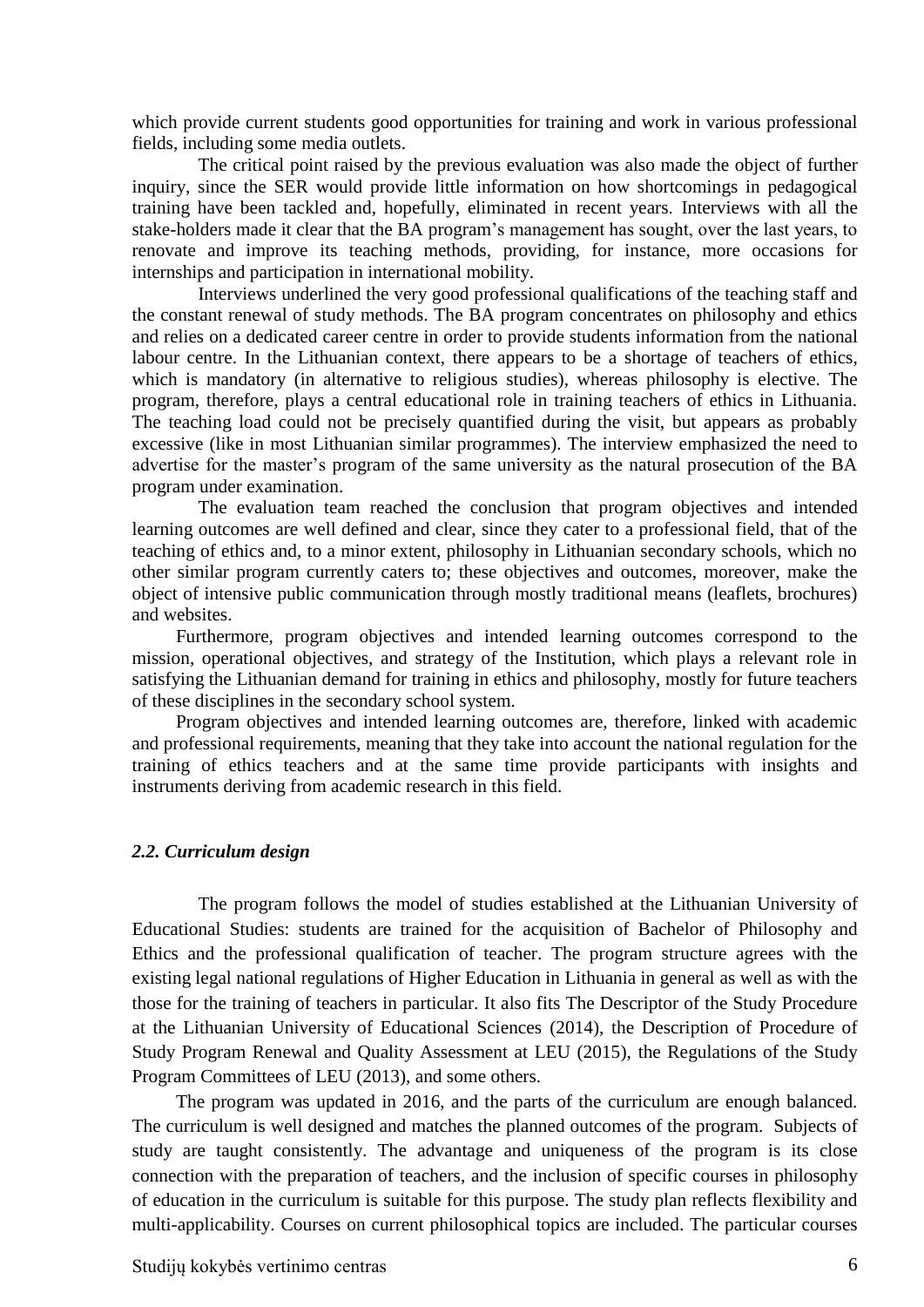on philosophy and ethics of cinema, bioethics, postmodern ethics, and some others are also entirely appropriate. The content of subjects and methods of study corresponds to the type and cycle of studies and are sufficient to achieve the learning outcomes. The bachelors' final theses reflect a good level in the students' preparation and ability to conduct interdisciplinary research in the field of philosophy and ethics. The alumni and social partners of the program vouch for the fact that its students are taught the ability to conduct rational analysis and critical thinking, creativity and team working. A minor suggestion could be that more attention could be paid to the history of the Lithuanian philosophy, which is especially important for school teachers of ethics.

The content of the program reflects the latest academic achievements (also of the works of contemporary Lithuanian scholars). There is also sufficient evidence that the latest artistic achievements (especially in cinema) are taken into account in the program.

The program privileges students-oriented curricula, which have been revised in January 2017 also thanks to increased familiarity with previous shortcomings. The program presents a wide array of courses, addressing several urgent present-day ethical issues (bioethics, ethics and media, philosophy and sustainable development, etc.). Interviews also provided evidence that the program improved its educational segment since the last evaluation: contents, methods of assessment, and methods of study. Overall, meetings with students and alumni showed a high level of satisfaction.

#### <span id="page-6-0"></span>*2.3. Teaching staff*

As stated in the previous SER (2011), the teaching staff not only meets the relative legal requirements in place for lecturing in the field of teachers' education at the Bachelor level but demonstrates a high level of qualification across the board. Teaching staff is in line with the respective Ministry's Order No V-825 of 2015 concerning the *Descriptor of the study Field of Philosophy*, seventy percent of study field subjects are taught by persons who have a doctoral degree, and at least sixty percent of them carry out scientific work. In detail, eight out of ten of the program's teaching staff hold a PhD., as documented in the SER (cf. P 433 ff). And research activities are given documentary evidence of likewise, meeting the prescribed requirements.

Apart from the academic and research background this also entails practical teaching experience on secondary school level for a number of staff members. Hence, substantial practical experience gained in the very realm the study program is primarily geared towards, i.e., educating teachers of Philosophy & Ethics for secondary school level, is available and certainly filters down on curriculum development. Likewise, individual research interests, the relative publications, and the areas of teaching are well aligned. Moreover, a "good balance of philosophical subjects and subjects relating to professional competence" has rightfully been highlighted by the previous evaluation team. LEU apparently plays a major role in developing curricula for teaching professions on the national level. The latter constitutes a noteworthy asset and accounts for writing among others textbooks, monographs, and methodological hand-outs. The apparent high involvement and dedication of many of the staff is also clearly reflected in such endeavours as introducing guided self-study to encourage independent learning, thus, fostering a genuine interest in philosophical thinking as such. The evidence given is convincing.

The teaching load was considered to be too high by several of the teaching staff, who spoke out on this issue during the site visit. Furthermore, the rise in such load was seen as a result of downsizing staff, which, in turn, allegedly derives from the low enrolment numbers of students. In stark contrast, however, the self-evaluation (cf. SER, p. 25, 2.3.3) holds that the teaching load is considered "optimal" and in line with the respective "Recommendations for the Duration of Working Time and Structure of Load" approved by the Ministry in charge. Although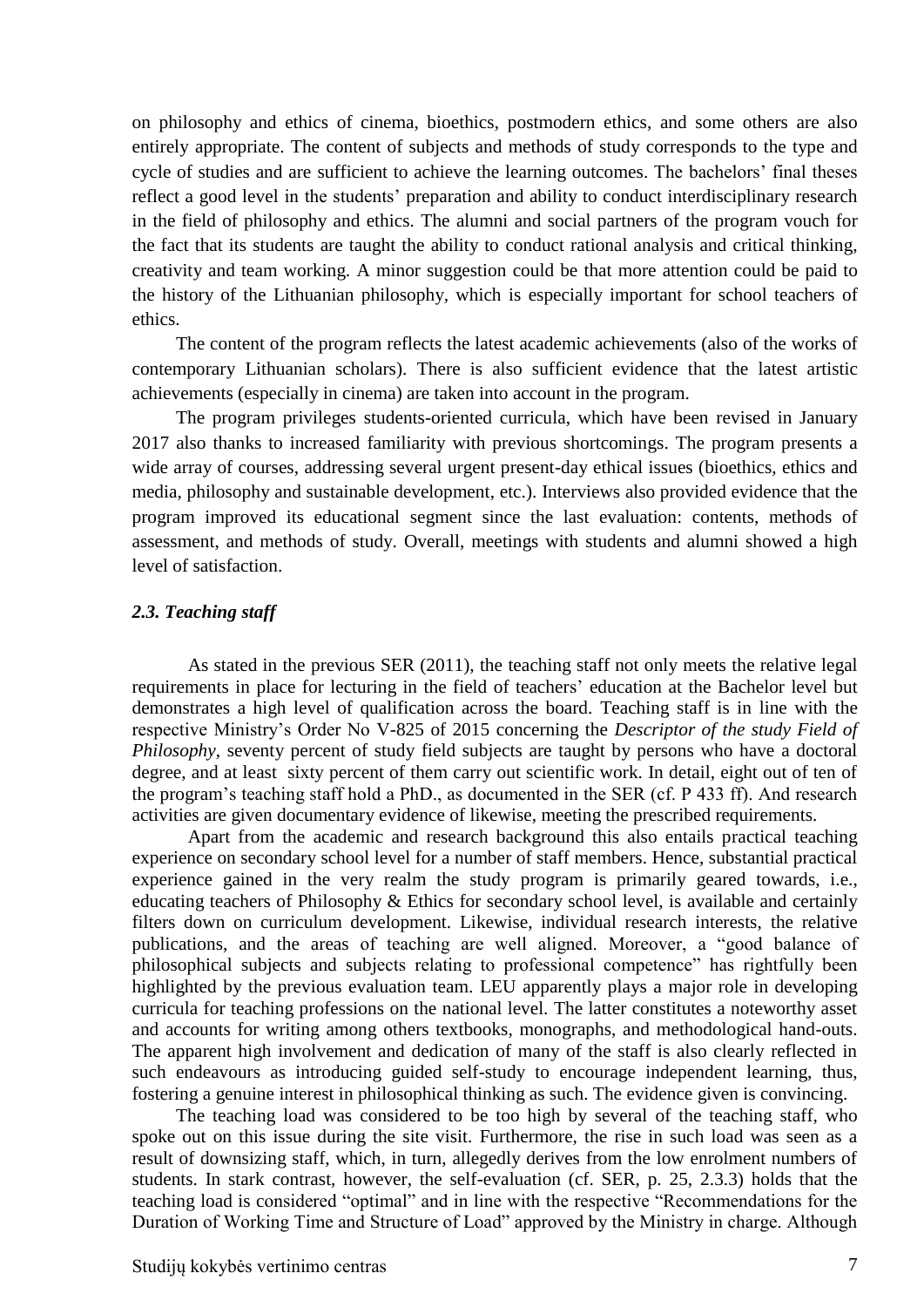both aspects, the teaching load as well as the alleged "downsizing of staff", could not be substantiated in neither way, it appears recommendable to clarify matters internally to render information to this regard more reliable. Unfortunately, details on the ratio between teaching staff and students was not elaborated on sufficiently; this upon the background that allegedly ten teachers in total seem to compose the academic staff of the department within the Faculty.

As recommended by the previous evaluation exposure to new teaching methods, predominantly as regards the use of new didactic technologies has begun; although it seems that this has not occurred systematically but rather as a result of individual initiative and less in a structured and systematic way.

The on-going turnover of staff, underlined in the previous evaluation report, has remained an issue of concern, attributed to unsecure career perspectives as a direct result of an on-going government-led debate on potentially merging LEU with other institutions of higher education, for structural adjustment reasons, subject to substantiation since speculations are rampant. In any way, the staff thought it necessary to express concern in this regard during the site visit, forecasting a potentially demotivating impact on the staff's morale.

The absence of a more formal structure of staff development, raised during the previous evaluation, has remained. In a narrow sense, staff development occurs when drawing on a newly established fund (seconding international research activities, scientific awards, and participation in conferences and seminars), which undoubtedly contributes lastingly to the staff's qualification and development. But the question remains to which extent the university provides a formal structure for such development, including internal career perspectives.

Little has been said about the presence of international visiting professors and sabbaticals of LEU staff spent abroad. In general, more could have been said in regard to international exposure of staff and students.

#### <span id="page-7-0"></span>*2.4. Facilities and learning resources*

The premises of the program seem to be suitable and adequate for their purposes. There is sufficient number of lecture and seminar rooms for various kinds of audiences, they are mostly well located, and their quality enables efficient and productive teaching and learning. The facilities are provided with appropriate teaching and presentation equipment, and the computer equipment available is sufficient for all the present teaching purposes.

Some of the software listed in the SER (including SPSS, Kokybinis, and Promethean Planet) is more suitable for the pedagogical than for the philosophical field. Neither teachers nor students, however, confirmed that they use these electronic resources in their philosophy studies. Similarly, it is not clear how many philosophical books are between the declared 710,614 copies of teaching resources. The interviewed staff claimed that all of them are philosophical. However, the director of the library specified that only a small part of them are pertinent to philosophy.

The library has spaces reserved for various kinds of research activities. Its collections seem to meet good European standards. The main Lithuanian and some international philosophical journals are available in the reading room. Yet, there are no recent issues of some of them (e.g., the latest issues of *Santalka: filosofija, komunikacija* and *Creativity Studies*). In the library, there are enough workplaces but most of them were empty during the visit. The rooms of the library are not renovated. The new library is under construction since 2004, but it is not completed yet. Probably, the renovation of pre-existent buildings and rooms has not been undertaken because of the university's unclear future (vague governmental projects of merging with other universities). The staff and the social partners feel insecure, too. This insecurity seems to partly stem from insufficient information from the government, partly from the demographic situation (declining number of students).

Students can make use of a workplace for consulting bibliographic materials. More office space, however, is needed for research projects.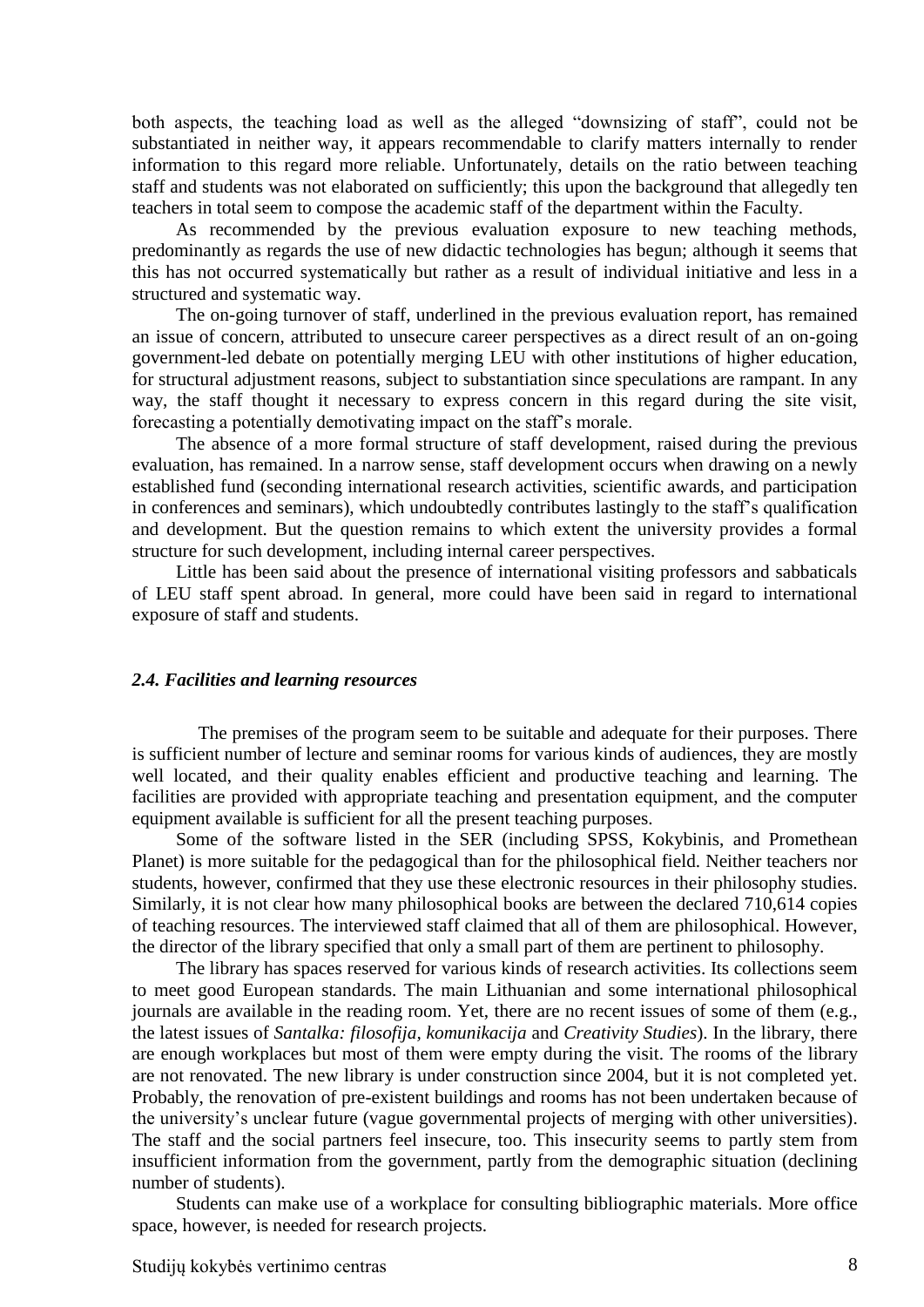According to the SER, the library holds the main electronic databases of philosophical publications. There is, however, no access to Scopus and Clarivative Analytics. The interviewed teachers also mentioned Elsevier, Taylor & Frances, and other databases. The director of the library was very well informed about the electronic resources and the philosophical journals. Teachers and students, yet, hardly make any use of such databases for their work. In most cases, students do not use the electronic resources in order to access the most recent or cited philosophical texts in their final works. Lists of references in the students' dissertations do not adopt a unified style. The program has the advantage that many of the textbooks used in Lithuanian schools are prepared by the teachers of the LEU.

In summary, on the plus side, the premises, facilities, and equipment of the program are suitable and sufficient for its purposes; furthermore, the library collections and electronic databases are adequate, and the library spaces functional; many of the textbooks used in Lithuanian schools, moreover, are prepared by the teachers of LEU, thus offering a unique viewpoint for LEU students. On the minus side, databases have not been used enough; some rooms should be renovated; and more office space is needed for meeting.

#### <span id="page-8-0"></span>*2.5. Study process and students' performance assessment*

The evaluation team was, overall, positively impressed. The admission requirements are fairly general and clearly stated in the curriculum. The University does its best to attract as many students as possible using Open Door events, mass media channels, social networks, etc. Many students attended the meeting and expressed high satisfaction with the program; most declared that their expectations were more than fulfilled. Students particularly praised the fact that the program does not only teach the basic history of philosophy but encourages them to improve their analytic thinking and discussion skills. Professors, who have a close relationship with the students, are judged by them as quite flexible and constantly in search of how to better draw students to philosophy, also through the regular introduction of new courses. As a result, students analyse not only philosophical texts but also various works of art, like paintings or movies. The interviewed students had no complaints about the university's library, declaring that most of the publications they need can be found in the available electronic databases.

At the end of the year head of the department of philosophy and teaching staff meet students and discuss the future courses of studies, system of assessment, etc. Students are also consulted during individual consultations with the teachers and the administration. Moreover, LEU has a functioning Carrer Centre where the students can be consulted on the matters concerning their career prospects. Most of the students are happy with their representatives, stating that if they are not satisfied with something, their representatives can easily contact the faculty and fix the problems if it's possible. However, there doesn't seem to be information on the appeal system in the curriculum.

The academic honesty is regulated by the Statue and Code of Ethics of LEU. The students are informed of the document by the teachers during the studies, emphasizing the value of academic honesty and explaining the characteristics of plagiarism.

Students are encouraged to take part in academic and applied research activities. Annual scientific conference is held where students can deliver presentations, students' papers are published on [http://etikai.lt](http://etikai.lt/) (the association of ethics teachers) and there are possibilities to organize national ethics competitions for school pupils.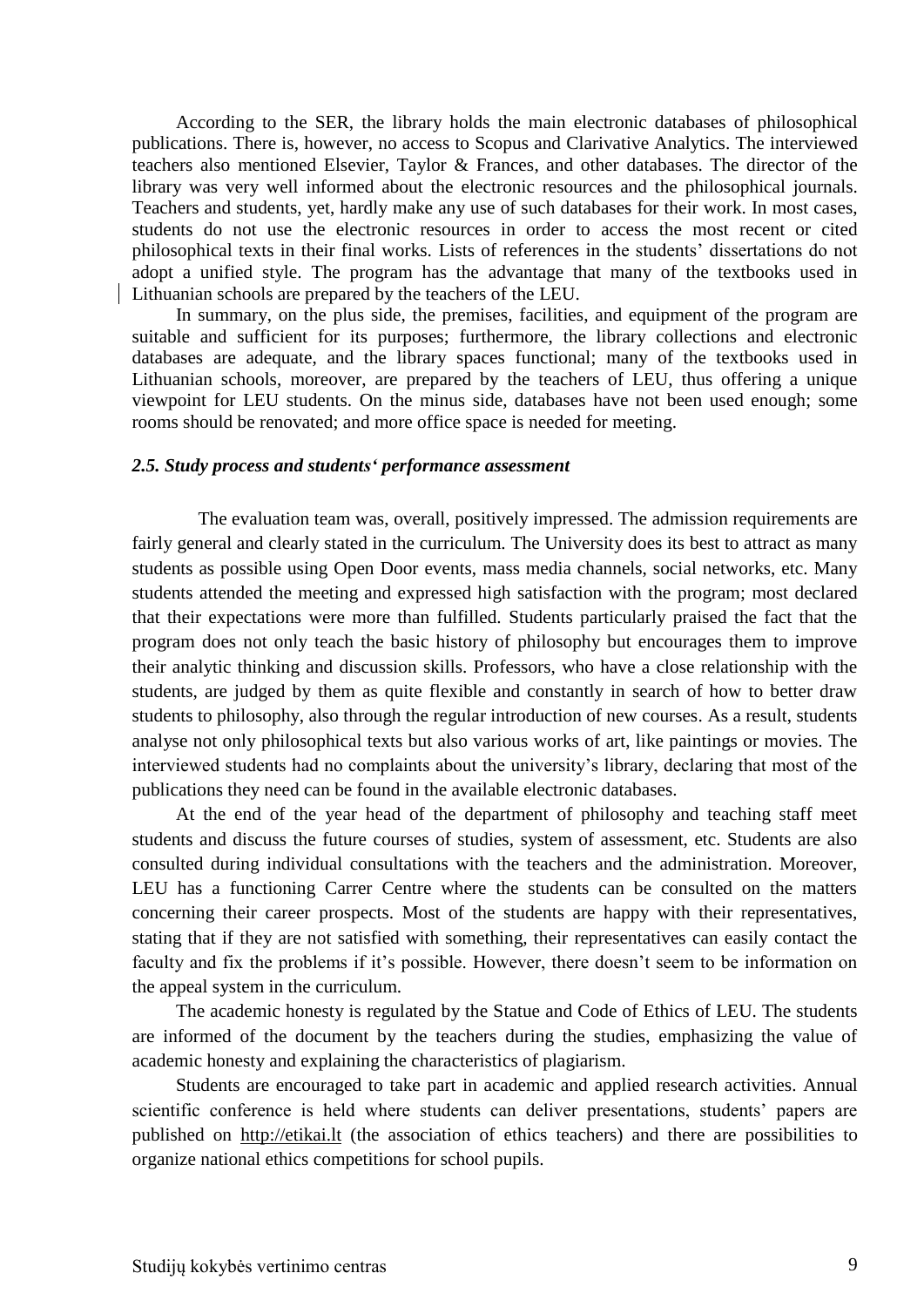The evaluation system is quite clear and regular – there were no complaints concerning it. Students have a possibility for the additional feedback from professors to ensure the maximum progress and achievement.

The university relies on a great number of social partners from various fields and companied, including news websites, media companies, etc. Most of them are LEU alumni themselves and are happy to offer internship opportunities to students of the program.

On the other side, the evaluation team found that there are problems with the students' mobility and exchange. None of the students who came to the meeting had taken part in the Erasmus program nor expressed the wish to have done so. This may be due to the fact that most students are working part-time and it would be a great inconvenience, to them, to leave for a full semester. The paucity of available exchanges with partner universities was not an issue. The program's internationalization seems to have improved as regards visiting students, mostly from China or Kazakhstan. Courses in English, however, are not sufficient, so that incoming students cannot easily follow most lectures and must rely on private communication with professors.

In summary, on the plus side, students are encouraged to analyse various media and not only classical philosophical texts; moreover, they seem satisfied with the teaching staff and the available resources at the university. On the other side, the program's level of internationalization could be improved.

#### <span id="page-9-0"></span>*2.6. Program management*

A formally sound and sufficiently differentiated system to ensure quality is in place and also extensively illustrated in the SER 2017. Apparently, it includes also an effective mechanism to recruit staff by means of competition and regular re-assessment.

As regards the collection of students' feedback, the program distributes to students questionnaires whose structure is unified at the university level (a sample was provided to the team during the interview with the program's management staff); such questionnaires are circulated after every term; students are asked to assess the quality of the teaching staff; the committee of studies receives this feedback, which is subsequently publicly conveyed to the staff members. The questionnaires are anonymous but not compulsory; the team recommended the program's management to distribute such forms electronically, so as to enhance the impartiality of their evidence, and to render it compulsory, so as to increase their statistical relevance.

Whether the recommendation of the previous evaluation to pay more attention to the outcomes of internal and external evaluations has sufficiently been taken into account could not be convincingly cleared during the site visit: conflicting statements by senior management, teaching staff, and students seem to indicate that fine-tuning the study program depends to a large degree on individual person's commitment and less on a structured approach. Furthermore, students hold the *SP Committee* in low esteem, considering it to be rather a hub of like-minded friends than an effective and truly representative body.

Given the manifold specialization areas of the program, such as media, psychology, etc., a stronger outreach to advertise the program and its unique features is recommended. It does not suffice the need that students can recur to the respective Ministry's webpage in order to compare study programmes and universities prior to enrolment. More and decisive public relation work could lead to an increase in the number of students, stabilize the ratio between teaching staff and students, and consequently bring about more job security.

In view of the fact that many students do not opt for teaching positions in schools but use their respective specialization areas to orient themselves differently and with diverse outlooks, social partners could become more involved in terms of becoming a "hub" to link the world of work with students and graduates.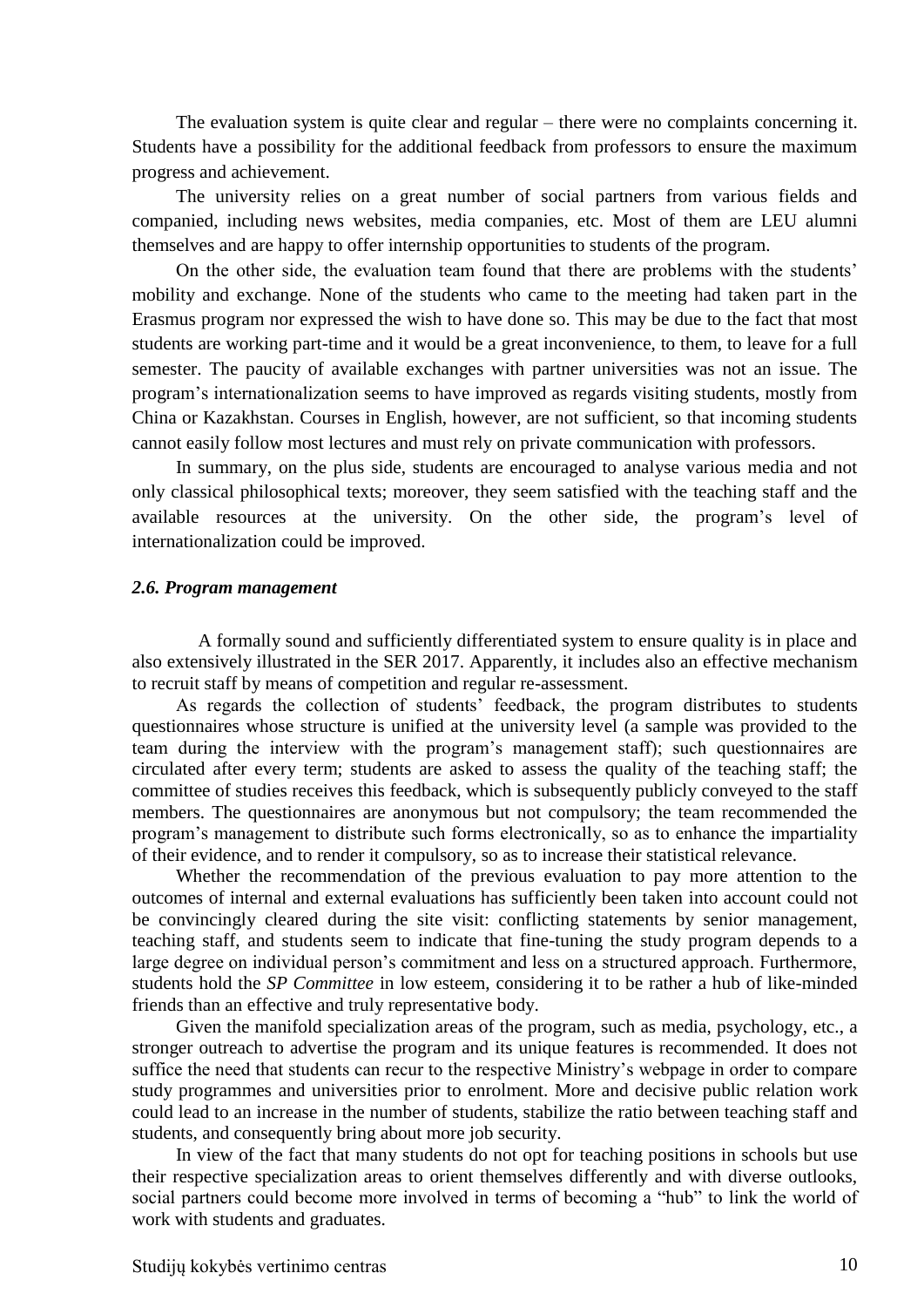## <span id="page-10-0"></span>**III. RECOMMENDATIONS\***

(1) University should re-assess teaching loads;

(2) Continue systematically refreshing courses for teachings staff on methods and state-of-the-art use of new didactically relevant technologies;

(3) Stabilize the international component of teaching (guest professors and teaching assignments abroad, e.g., by drawing on the newly established fund);

(4) A decisive effort towards more public relation work to advertise the unique features of the program and attract more students;

(5) More involvement and a more diverse spectrum of social partners to link the program with the professional world in order to support students in their manifold professional orientation;

(6) Strengthen representative bodies such as the SP Committee and their functioning to increase their standing particularly among students and consequently contribute to genuine and active "stakeholder-mindedness".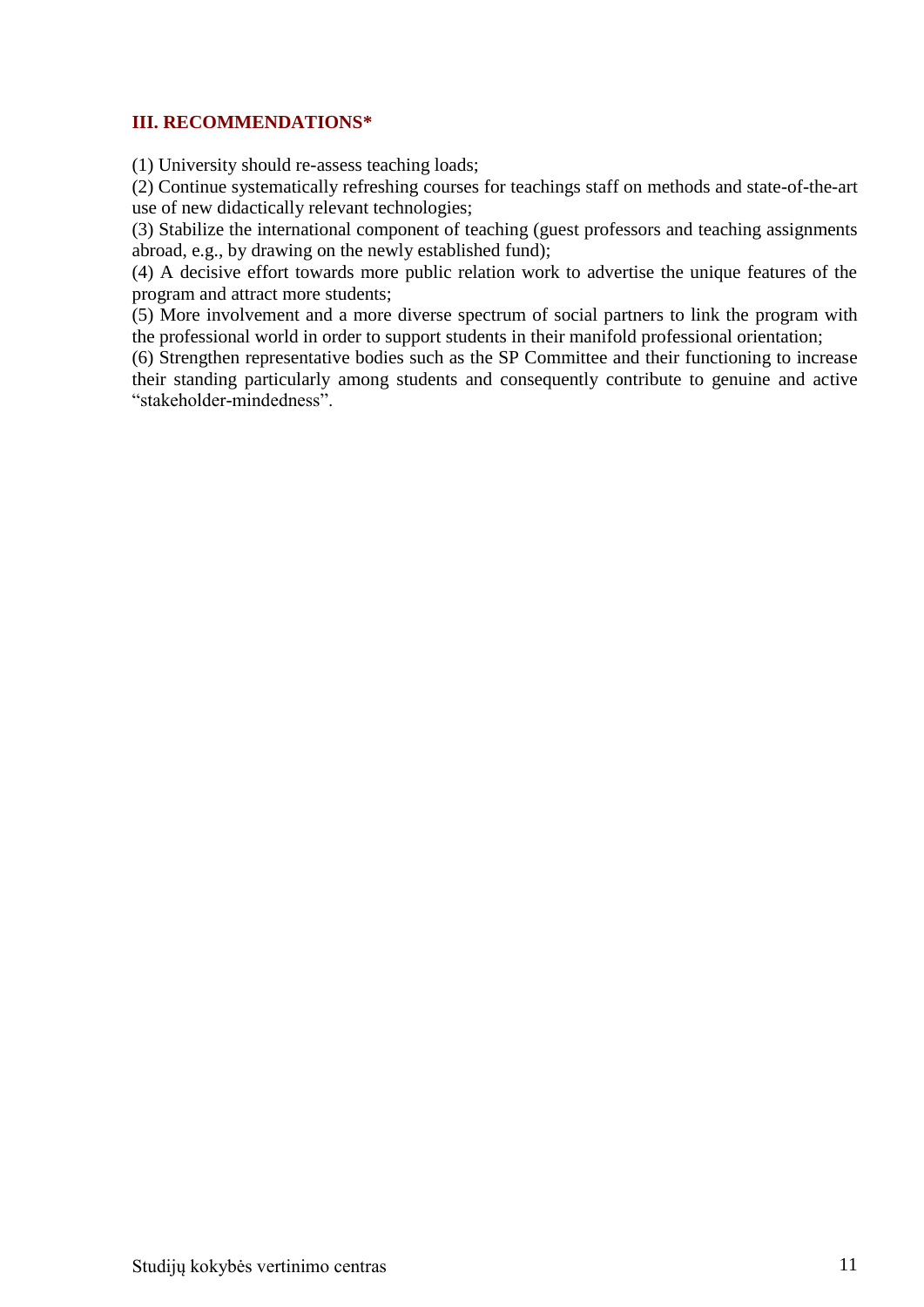#### <span id="page-11-0"></span>**IV. SUMMARY**

Among the positive features of the program, the following are paramount: (1) unique features of the study program in terms of focus areas; (2) teaching staff's practical experience gained in secondary school and development of teaching material on national level, allowing integration of hands-on experience; (3) Recruiting staff by means of competition and regular reassessment; (4) high satisfaction demonstrated by students during interviews; (5) Excellent relations with alumni; (6) hood balance, in the curriculum design, between pedagogy and ethics teachings.

Among the areas of possible amelioration, the evaluation team would particularly indicate the following ones: (1) low consideration of the SP Committee among students; (2) insufficient outreach in terms of public relations; (3) relatively weak international component of study program in terms of international teaching staff; (4) scarce evidence of secondary literature in dissertations; (5) excessive teaching load (although impossible to quantify precisely on the basis of the documents and interviews).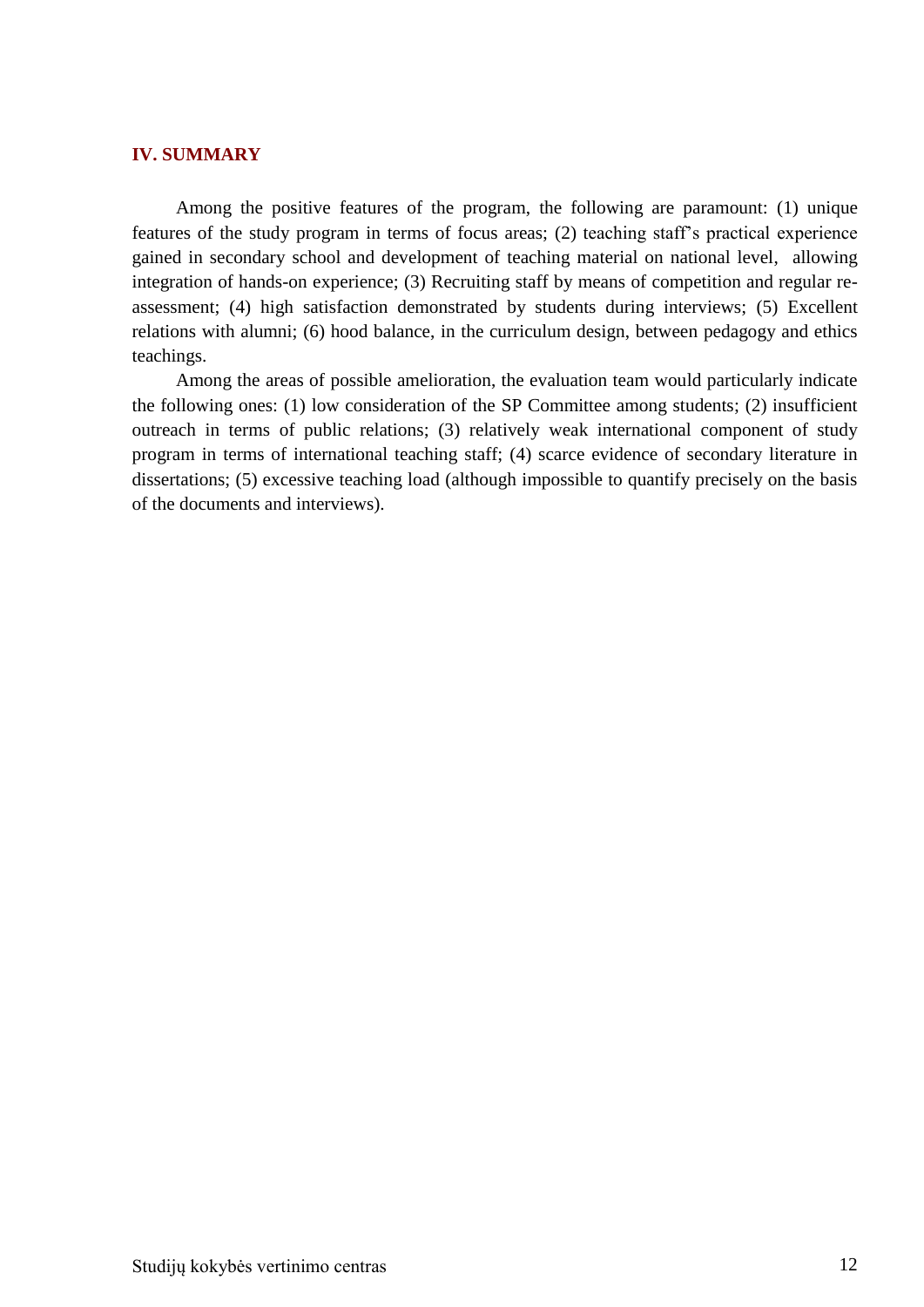## <span id="page-12-0"></span>**V. GENERAL ASSESSMENT**

The study program *Philosophy and Ethics* (state code – 6121MX005 (till 2017 - 612V50005)) at Lithuanian University of Educational Sciences is given **positive** evaluation.

| No. | <b>Evaluation Area</b>                             | <b>Evaluation of</b><br>an area in<br>points* |
|-----|----------------------------------------------------|-----------------------------------------------|
| 1.  | Program aims and learning outcomes                 |                                               |
| 2.  | Curriculum design                                  | 4                                             |
| 3.  | Teaching staff                                     | 3                                             |
| 4.  | Facilities and learning resources                  | 3                                             |
| 5.  | Study process and students' performance assessment | 3                                             |
| 6.  | Program management                                 | 3                                             |
|     | <b>Total:</b>                                      | q                                             |

*Study program assessment in points by evaluation areas*.

\*1 (unsatisfactory) - there are essential shortcomings that must be eliminated;

2 (satisfactory) - meets the established minimum requirements, needs improvement;

3 (good) - the field develops systematically, has distinctive features;

4 (very good) - the field is exceptionally good.

| Grupės vadovas:<br>Team leader: | <b>Prof. Massimo Leone</b>         |
|---------------------------------|------------------------------------|
| Grupės nariai:<br>Team members: | Assoc. Prof. Solveiga Konkova      |
|                                 | Assoc. Prof. Dr. Werner J. Stueber |
|                                 | Prof. Tomas Kačerauskas            |
|                                 | Mr. Motiejus Ramašauskas           |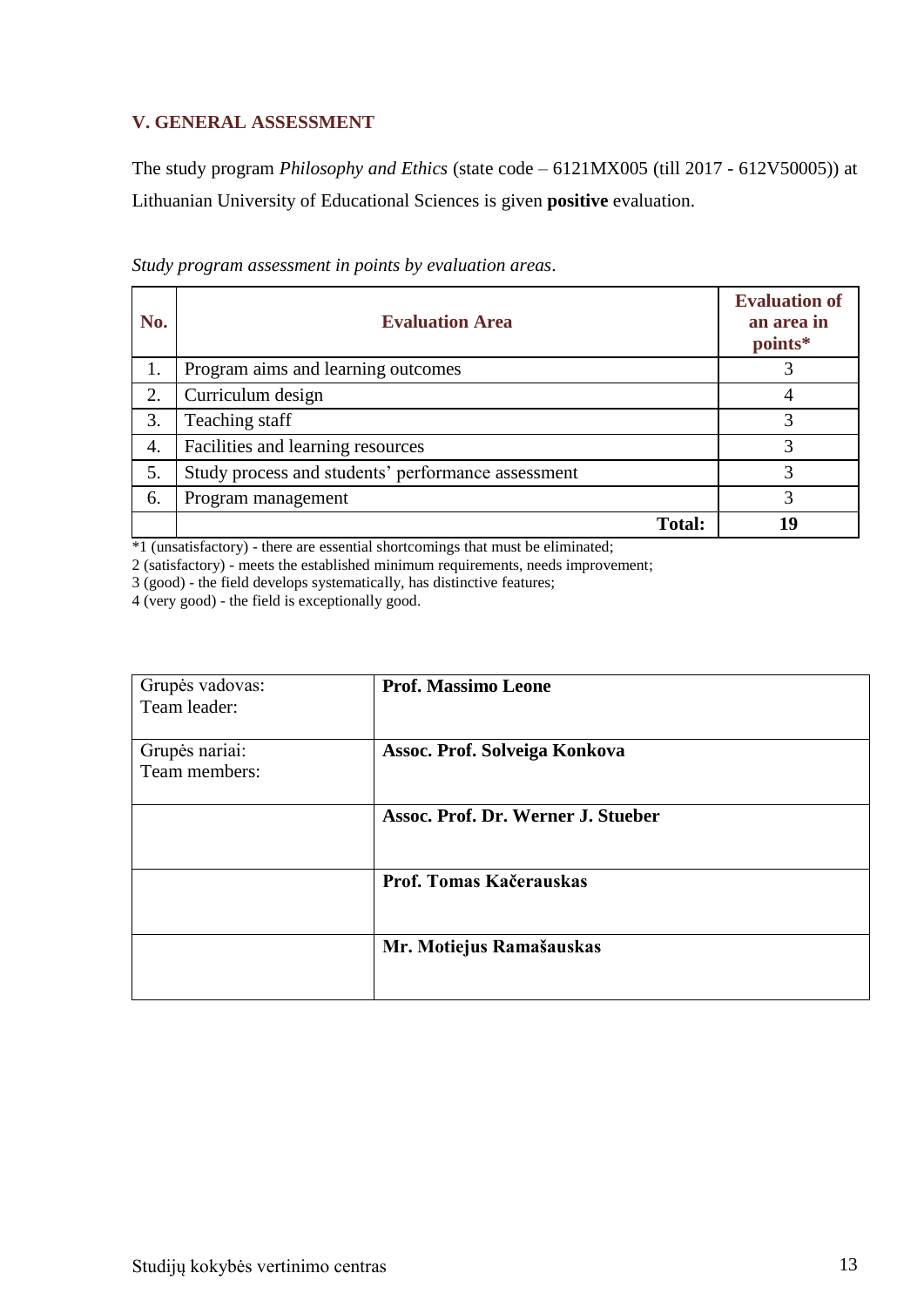### **LIETUVOS EDUKOLOGIJOS UNIVERSITETO PIRMOSIOS PAKOPOS STUDIJŲ PROGRAMOS** *FILOSOFIJA IR ETIKA* **(VALSTYBINIS KODAS - 6121MX005, 612V50005) 2017-12-19 EKSPERTINIO VERTINIMO IŠVADŲ NR. SV4-244 IŠRAŠAS**

<...>

### **V. APIBENDRINAMASIS ĮVERTINIMAS**

Klaipėdos universiteto studijų programa *Filosofija ir etika* (valstybinis kodas - 6121MX005, 612V50005) vertinama **teigiamai**.

| Eil.<br>Nr. | <b>Vertinimo sritis</b>                          | <b>Srities</b><br>įvertinimas,<br>balais* |
|-------------|--------------------------------------------------|-------------------------------------------|
| 1.          | Programos tikslai ir numatomi studijų rezultatai | 3                                         |
| 2.          | Programos sandara                                | 4                                         |
| 3.          | Personalas                                       | 3                                         |
| 4.          | Materialieji ištekliai                           | 3                                         |
| 5.          | Studijų eiga ir jos vertinimas                   | 3                                         |
| 6.          | Programos vadyba                                 | 3                                         |
|             | Iš viso:                                         | 19                                        |

\* 1 - Nepatenkinamai (yra esminių trūkumų, kuriuos būtina pašalinti)

2 - Patenkinamai (tenkina minimalius reikalavimus, reikia tobulinti)

3 - Gerai (sistemiškai plėtojama sritis, turi savitų bruožų)

4 - Labai gerai (sritis yra išskirtinė)

<...>

### **IV. SANTRAUKA**

Be kitų teigiamų programos savybių, pirmaeilės yra šios: 1) studijų programos unikalumas svarbiose srityse; 2) praktinė dėstytojų patirtis, įgyta dirbant vidurinėje mokykloje ir rengiant metodinę medžiagą nacionaliniu lygiu, kuri gali būti integruota studijų procese; 3) darbuotojų priėmimas į darbą konkurso būdu ir reguliarus pakartotinis vertinimas; 4) didelis studentų pasitenkinimas, išreikštas pokalbių metu; 5) puikūs ryšiai su absolventais; 6) programos sandaroje išlaikyta gera pedagogikos ir etikos dėstymo pusiausvyra.

Iš galimai tobulintinų sričių vertinimo grupė ypač išskiria šias: 1) mažas Studijų Programos komiteto autoritetas tarp studentų; 2) nepakankamas viešųjų ryšių mastas; 3) santykinai silpnas studijų programos dėstytojų tarptautinis elementas; 4) nepakankamas bibliografinių šaltinių naudojimas rengiant baigiamuosius darbus; 5) per didelis dėstytojų darbo krūvis (nors remiantis dokumentais ir pokalbiais tikslų krūvį nustatyti neįmanoma).

 $\langle \quad \rangle$ 

## **III. REKOMENDACIJOS**

1. Universitetas turėtų peržiūrėti dėstytojų darbo krūvį;